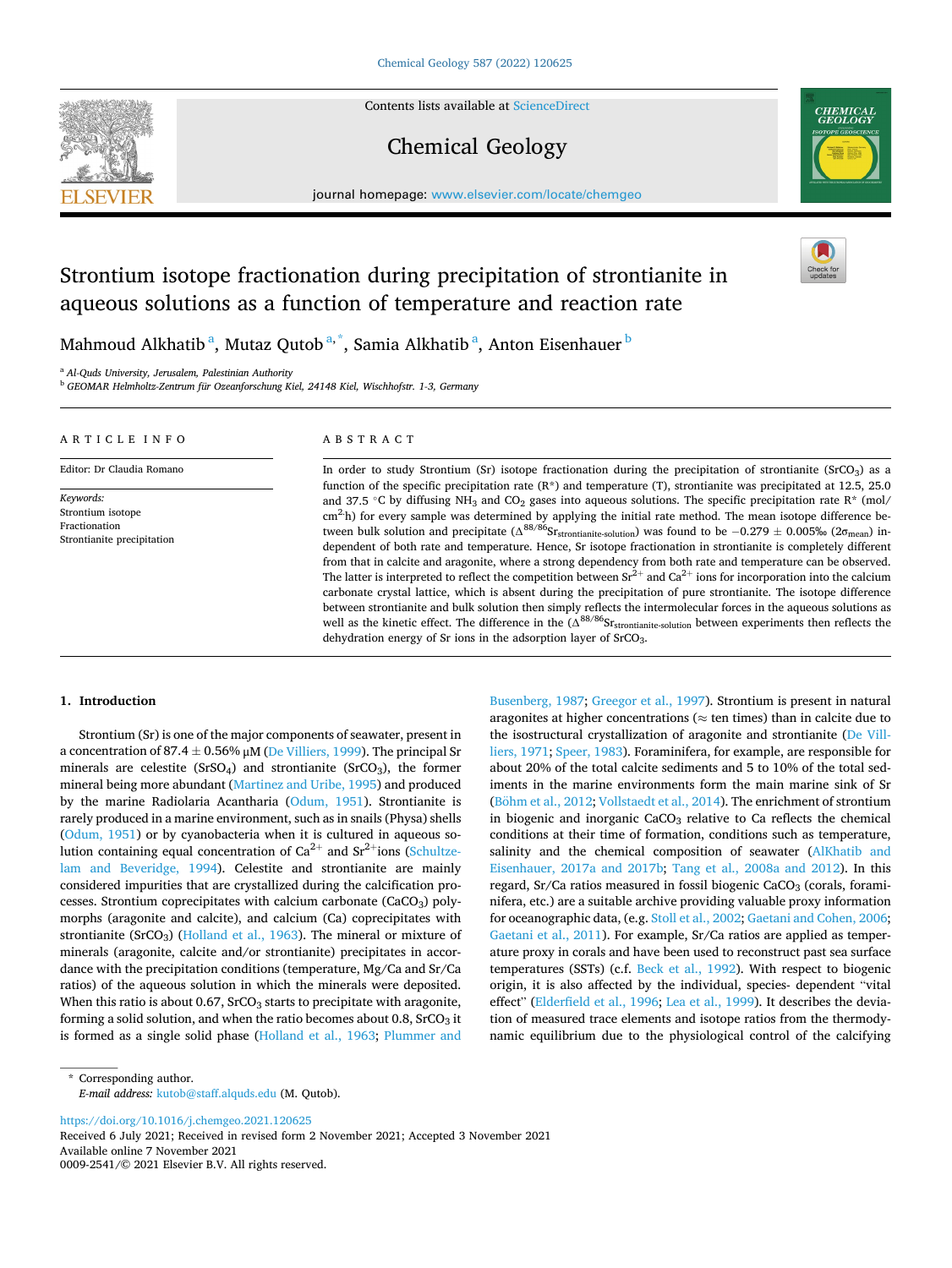metabolism on its trace metal uptake. It was also argued, furthermore, that the difference between measured and theoretically predicted values isdue to the simultaneous presence of  $SrCO<sub>3</sub>$  in the  $CaCO<sub>3</sub>$  lattice ([Greegor et al., 1997](#page-6-0)) due to the coprecipitation of  $SrCO<sub>3</sub>$  with aragonite. Multiple studies have been conducted on the effect of precipitation rate R\* and temperature on Sr enrichment and isotopic fractionation during the precipitation of calcite and aragonite (e.g. [Tang et al., 2008a,](#page-6-0)  [2008b;](#page-6-0) Böhm [et al., 2012](#page-6-0) and [AlKhatib and Eisenhauer, 2017a](#page-6-0) and 2017b). In general, all of these studies demonstrated a direct relationship between precipitation rate  $R^*$  and both the enrichment of Sr and the extent of its isotopic fractionation toward lighter Sr isotopes incorporated in CaCO<sub>3</sub>. In contrast to the precipitation rate  $R^*$ , increasing temperature decreased the enrichment of  $Sr$  in  $CaCO<sub>3</sub>$  and also decreased the extent of Sr isotopic fractionation toward lighter Sr isotopes. While the rate R\* effect is more important in calcite precipitation, temperature effect, by contrast, is more significant in aragonite precipitation. In contrast to Ca, neither  $D_{Sr}$  nor  $\Delta^{88/86}$ Sr<sub>calcite</sub> - <sub>aq</sub> and  $\Delta^{88/8}$  $^{86}Sr<sub>aragonite - aq</sub>$  depend on the type of bonding in the solution (AlKhatib [and Eisenhauer, 2017a and 2017b\)](#page-6-0). In fact, it is not only the precipitation rate and temperature that are responsible for Sr enrichment and isotope fractionation in  $CaCO<sub>3</sub>$ , but also the competition with other ions such as  $Mg^{2+}$  and  $Ca^{2+}$  to become incorporated into  $CaCO<sub>3</sub>$  (AlKhatib [and Eisenhauer, 2017b](#page-6-0)). The uptake of ions from the aqueous solution depends on their relative abundance in an aqueous solution, and the dehydration energy needed to release each ion from its aqua complex is inversely related to its ionic radii. Of the three ions,  $Sr^{2+}$  (116 pm) has the lower dehydration energy (1443 kJ/mol) and  $Mg^{2+}$  (72 pm) has the highest dehydration energy (1921 kJ/mol) ([Atkins and De Paulla, 2006](#page-6-0); [Irving and Williams, 1953](#page-6-0)). Ion enrichment also depends on the extent to which each ion fits well in the  $CaCO<sub>3</sub>$  lattice. Magnesium fits well in calcite but not into aragonite crystal lattice [\(Kelleher and Redfern, 2002](#page-6-0); [Meibom et al., 2004\)](#page-6-0). It was found that Mg distribution in aragonite  $(D_{Mg})$  increases with precipitation rate R\* and decreases with increasing temperature. In general, it is about three orders of magnitude lower than D<sub>Sr</sub> in aragonite [\(AlKhatib and Eisenhauer, 2017b](#page-6-0)). The solutions from which aragonite can be precipitated must have a high Mg/Ca ratio (3 or more) and due to the lower value of  $D_{Mg}$ , Mg is not thought to become incorporated into the aragonite lattice. Rather, it is adsorbed only on the surface, creating what is called the "Mg blocking effect," which interferes with both Sr enrichment and Sr isotope fractionation in aragonite [\(AlKhatib and Eisenhauer, 2017b\)](#page-6-0). The "Mg blocking effect" increases the solubility of crystals and enhances the release of crystal lattice bound isotopically light Sr. The "Mg blocking effect" is diminished as a function of rising temperatures, less Mg is adsorbed on the aragonite crystal surface, and relatively more Ca from the fluid is incorporated.

Studies on Sr isotope fractionation during SrCO<sub>3</sub> precipitation are rare. Recently, [Mavromatis et al., 2017\)](#page-6-0) studied Sr isotope fractionation during  $SrCO<sub>3</sub>$  dissolution and precipitation, showing that isotope exchange between solid  $SrCO<sub>3</sub>$  and  $Sr<sup>2+</sup>$  ions in an aqueous solution still continuous despite the achievement of a chemical equilibrium. Recent research findings very surprisingly challenge the applicability of Sr isotopes as an environmental proxy. In addition, precipitation of strontianite as pure crystals along with  $CaCO<sub>3</sub>$  may also affect its use as a proxy To avoid this complexity, it is important to see how Sr isotopic composition in strontianite vary with temperature and precipitation rate.

In order to examine the influence and interference of Sr partitioning and isotope fractionation in  $SrCO<sub>3</sub>$  during co-precipitation with  $CaCO<sub>3</sub>$ , we performed  $SrCO<sub>3</sub>$  precipitation experiments at different  $R*$  values and temperatures (12.5, 25 and 37.5 ◦C).

## **2. Material and methods**

## *2.1. Materials and experimental setup*

The original experimental setup of this method of precipitating SrCO<sub>3</sub> as shown in [Fig. 1](#page-2-0) was described earlier by [AlKhatib and Eisen](#page-6-0)[hauer \(2017a, 2017b\)](#page-6-0) to precipitate calcite and aragonite.  $S<sub>2</sub>$  stages have not are not are not are not are not are not are not are not are not are not are not are not are not are not are not are not are not are not prepared in an ammonium buffered solution  $(NH<sub>4</sub>/NH<sub>3</sub>)$  at three different temperatures 12.5, 25.0 and 37.5 ( $\pm$ 0.2 °C). The reacting solution was composed of 0.395 M NH<sub>4</sub>Cl and 10, 15 and 20 mM SrCl<sub>2</sub>. NH4Cl was used here to buffer the solution and adjust the ionic strength of the solutions. All of the chemicals were ACS grade of Merck and all aqueous solutions were prepared using deionized water (18.2 MΩ). In this technique, 400 ml of NH<sub>4</sub>Cl-SrCl<sub>2</sub>- solution and the solid (NH<sub>4</sub>)<sub>2</sub>CO<sub>3</sub> (ammonium carbonate) was contained within the sealed reacting chamber (see [Fig. 1\)](#page-2-0). In all experiments, the reacting solution is stirred with a magnetic stirrer at 300 rounds per minute. Ammonium carbonate decomposes spontaneously and produces an ammonia /carbon dioxide atmosphere within the chamber by the reaction:

(1)  $(NH_4)_2CO_3$  (s)  $\leftrightarrow$   $2NH_3$  (g) +  $CO_2$  (g) +  $H_2O$  (g)

Ammonia and carbon dioxide gases diffuse and dissolve in the experimental solution increasing pH and alkalinity by the following reactions:

(2)  $NH_{3(g)} + H_2O \rightleftharpoons NH_4^+(aq) + OH^-(aq)$ (3)  $CO_{2(g)} + H_2O \rightleftharpoons CO_{2(aq)}$ (4)  $CO_{2(aq)} + H_2O \rightleftharpoons H_2CO_3$ (5)  $H_2CO_3 \rightleftharpoons HCO_3^-_{(aq)} + H^+_{(aq)}$ 

(6)  $HCO_3^-$ <sub>(aq)</sub>  $\Rightarrow CO_3^-$ <sub>(aq)</sub>  $+ H^+$ <sub>(aq)</sub>

The overall spontaneous reaction of the steps (1) to (6) is:  $(NH_4)_2CO_3$  (s)  $\rightarrow 2NH_4^+$  (aq) +  $CO_3^2^-$  (aq)

The result was the supersaturation of the reacting solution with respect to strontianite. The reaction dynamics was monitored by a WTW 3100 pH meter, which was standardized against buffer solutions of pH 4, 7 and 10 before each experiment. This pH meter connected to a computer that continuously monitors the pH values and the temperature of the solution online and stores the measured data on an Excel sheet. We controlled the rate of reaction as well as the time needed to reach the precipitation point by the quantity, the surface area of the granules of ammonium carbonate, and by the surface area through which the gases diffuse. During the experiment, the chemical evolution of the reacting solution was monitored by sampling 2 to 5 ml at distinct time intervals, ranging between 5 and 30 min, depending on the reaction time to be analyzed later. We allowed each reaction to run for a certain period of time, depending on its rate, and then stopped it by removing the reacting solution from the sealed chamber and filtering the solution as quickly as possible by vacuum filtration through a regenerated cellulose filter paper with a pore size of 0.2  $\mu$ m. Then the solid was then washed with deionized water (18.2 MΩ) and mixed with a small volume of pure ammonium hydroxide solution to make it slightly alkaline. Finally, the filter was washed with pure ethanol in order to remove any adsorbed SrCl<sub>2</sub> aqueous solutions on the surface of the crystals.

### *2.2. Analysis*

#### *2.2.1. Dissolved inorganic carbon (DIC)*

In order to calculate the DIC, the total alkalinity (TA) of each experiment over the entire period of reaction has to be calculated. We did this by titrating 0.2 ml of the reaction mixture at different intervals of time during the precipitation reaction against 0.002 N HCl (dilution of MERCK-Titrisol-solution™). This HCl solution is initially standardized against IAPSO seawater (Certified alkalinity of 2.325 mM) using a micro titration apparatus Metrohm 665 Dosimat equipped with a titration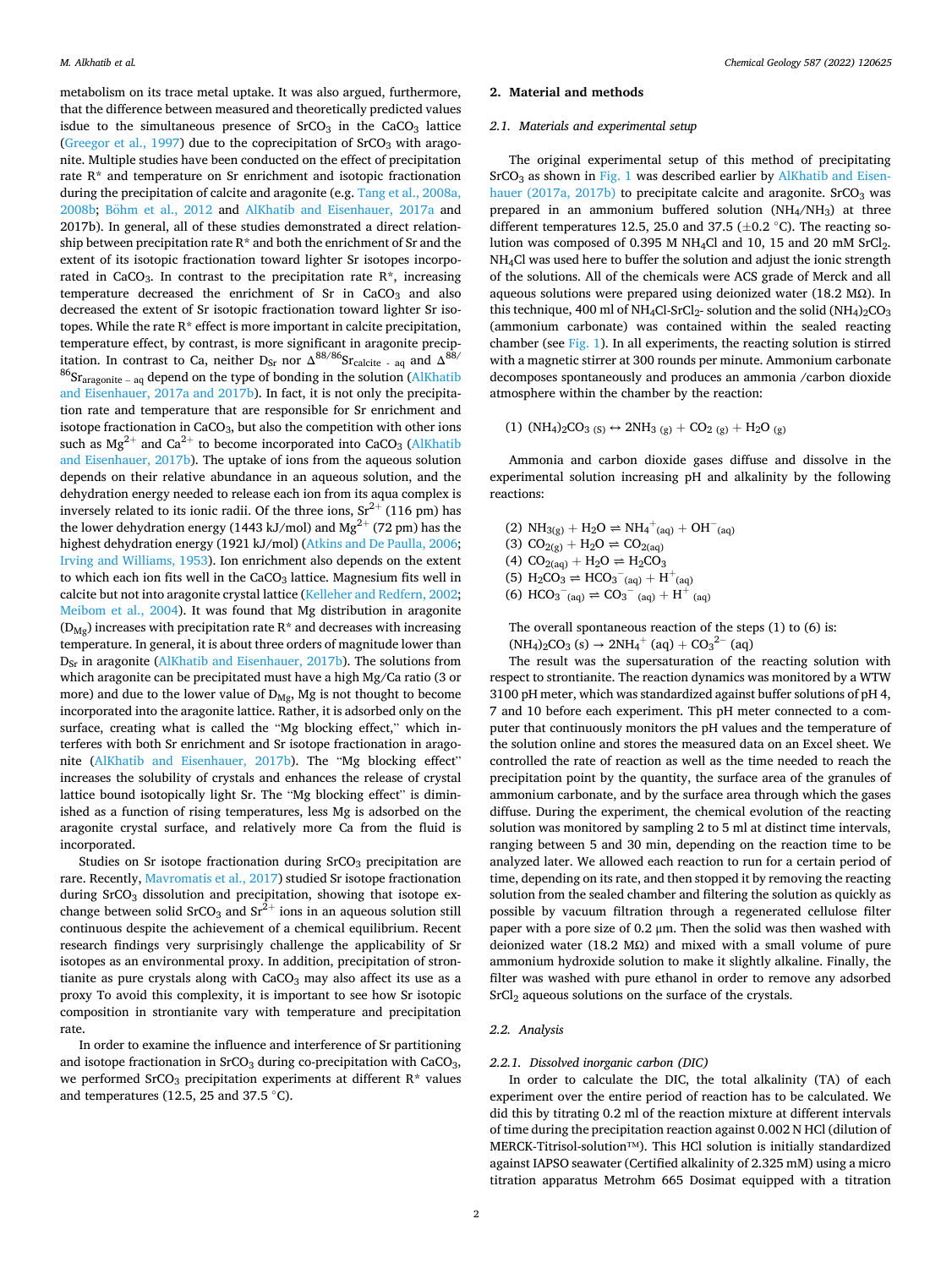<span id="page-2-0"></span>

**Fig. 1.** schematic design of the experimental setup: (**1**) the reaction chamber which is a sealed plastic container consisting of a copper tubing (**a**) where water is circulating to keep a constant temperature, (**b**) beaker that contains the reacting solution, (**c**) a beaker that contains some ammonium carbonate granules that decompose spontaneously to provide ammonia and carbon dioxide gases, (**d**) fritted filter funnel that also contains some ammonium carbonate granules, (**e**) pH and temperature sensors, (**f**) syringe to withdraw samples from the reacting solution, (**2**) magnetic stirrer, (**3**) pH meter and (**4**) computer recording the measured data in an excel sheet (AlKhatib and Eisenhauer, 2017).

vessel of 7 cm height. During the titration, the sample is continuously degassed with nitrogen to remove any CO<sub>2</sub>. A mixed indicator solution (methyl red/methylene blue) was used in this titration. Each sample was titrated three times and the average volume was used to calculate the total alkalinity. Details regarding the [DIC] in our system has been described earlier in [AlKhatib and Eisenhauer \(2017a\)](#page-6-0).

## *2.2.2. Elemental analysis*

We analyzed the concentration of Sr ions in the bulk solutions at different intervals of time during the course of each reaction to calculate the precipitation rate of each single sample reaction by inductively coupled plasma mass spectrometry (ICP-MS-QP Agilent 7500cx) together with Indium (In) as an internal standard.

## *2.2.3. Crystalline structure of strontianite products*

The crystalline structure of the solid products was performed with an X-Ray-diffractometer "D8 Discover" (Bruker AXS). The samples were analyzed in a 2Θ-range from 4◦ to 90◦, with a step size of 0.007◦ and counting time of 1.5 s/step using a Cu X-ray radiation source. The software was evaluated by High Score Plus Version 3.0d (3.0.4) by PANalytical. All measurements were carried out at the Geology Department of Kiel University. All samples were determined to be pure strontianite.

#### *2.2.4. Specific surface area of strontianite products*

The specific surface area of the final  $S<sub>1</sub>CO<sub>3</sub>$  products was determined by applying the Brunauer Emmett- Teller (BET) gas adsorption method ([De Kanel and Morse, 1979](#page-6-0)) using "BET FLOWSORB II 2300" at 22.6 ◦C and 968 mbar. Of the total number of  $22$  SrCO<sub>3</sub> samples produced in this study, we analyzed 11 having enough material (at least 100 mg) necessary for analysis by the BET method. The measurements were carried out at the University of Graz, Austria.

# *2.2.5. Strontium and calcium isotope analysis*

Measurements were carried out at the GEOMAR mass spectrometer facilities in Kiel, Germany, using a ThermoFisher Triton T1 Thermal-Ionization-Mass-Spectrometer (TIMS). Strontium (δ<sup>88/86</sup>Sr) isotope composition was measured for all solid products as well as for the starting solution of these reactions, closely following the procedure described earlier by (Krabbenhöft et al., 2009). At least two isotope measurements had to be performed, one unspiked run (ic-run, isotope composition) and one run with a  $87$ Sr/ $84$ Sr-double spike added to the sample solution (id-run, isotope dilution). Sample size was determined to be in the order of 1500 ng of Sr. Spike correction and normalization of the results were carried out in a manner described by (Krabbenhöft

[et al., 2009](#page-6-0)). During the course of this procedure, two ic-run and id-run for each sample in each session were measured. The measured  ${}^{88}Sr/{}^{86}Sr$ ratios are reported in the common δ-notation relative to NIST SRM987:  $\delta^{88/86}$ Sr (‰) = [( ${}^{88}$ Sr/ ${}^{86}$ Sr) sample/( ${}^{88}$ Sr/ ${}^{86}$ Sr)<sub>SRM987</sub>-1].

We are reporting Sr fractionation in the big delta notations  $\Delta^{88/86}$ Sr  $= \delta^{88/86}$ S $r_{\text{strontianite}}$  -  $\delta^{88/86}$ S $r_{\text{initial}}$  solution. All  $\Delta$ -values are corrected for Rayleigh distillation effect in order to account for the reservoir effect, as shown in Eq. (7) derived by [AlKhatib and Eisenhauer \(2017a\).](#page-6-0)

(7) 
$$
\alpha_{corrected} = \left( ln \left[ \frac{A^f}{1000} + f - \left( \frac{A}{1000} \right) \right] \right) / lnf
$$

Where f is the fraction of  $Sr^{2+}$  ions remaining in the aqueous solution and  $\alpha$  is the isotope fractionation factor defined as  $(^{88}Sr/^{86}Sr<sub>strontiani</sub>$ . te. $\frac{\sqrt{88}ST}{8}$ Sr $\frac{\text{S}^6S}{\text{S}^6}$  solution).

# (8) Δcorrected ≈ (*αcorrected* − 1) ∙ 1000

In Table 1, the original data together with the corrected data for Rayleigh fractionation are presented. In [Table 2,](#page-3-0) Temperature (T), pH, total alkalinity, initial and final concentration of Sr, running time of reaction, concentration of ammonia, dissolved inorganic carbon (DIC), carbonate ions concentration, saturation index (SI), rate are presented.

## **3. Results**

## *3.1. pH, total alkalinity (TA) and dissolved inorganic carbon (DIC)*

The experiment shows that the pH of the solution gradually increases as soon as the absorption of the evolved gases  $(CO<sub>2</sub>$  and  $NH<sub>3</sub>)$  into aqueous solution starts and continues until it reaches a maximum value. It decreases slightly after the start of precipitation. The  $Sr^{2+}$  – ions react with HCO<sub>3</sub><sup>-</sup> but then are redistributed to  $CO<sub>3</sub><sup>2</sup>$ , which, according to Eq. (9), results in a pH drop. The start of precipitation is also characterized by a drop in dissolved strontium (Sr) in the solution exactly at this pH.

| Table 1                                             |
|-----------------------------------------------------|
| $[Sr^{2+}]$ variation as function of time of sample |
| reaction 10 at 12.5 $\degree$ C.                    |

| Time/h | $[Sr^{2+}]$ /mM |
|--------|-----------------|
| 0.0    | 9.54            |
| 0.33   | 9.29            |
| 0.62   | 9.03            |
| 1.08   | 8.65            |
| 1.33   | 8.50            |
|        |                 |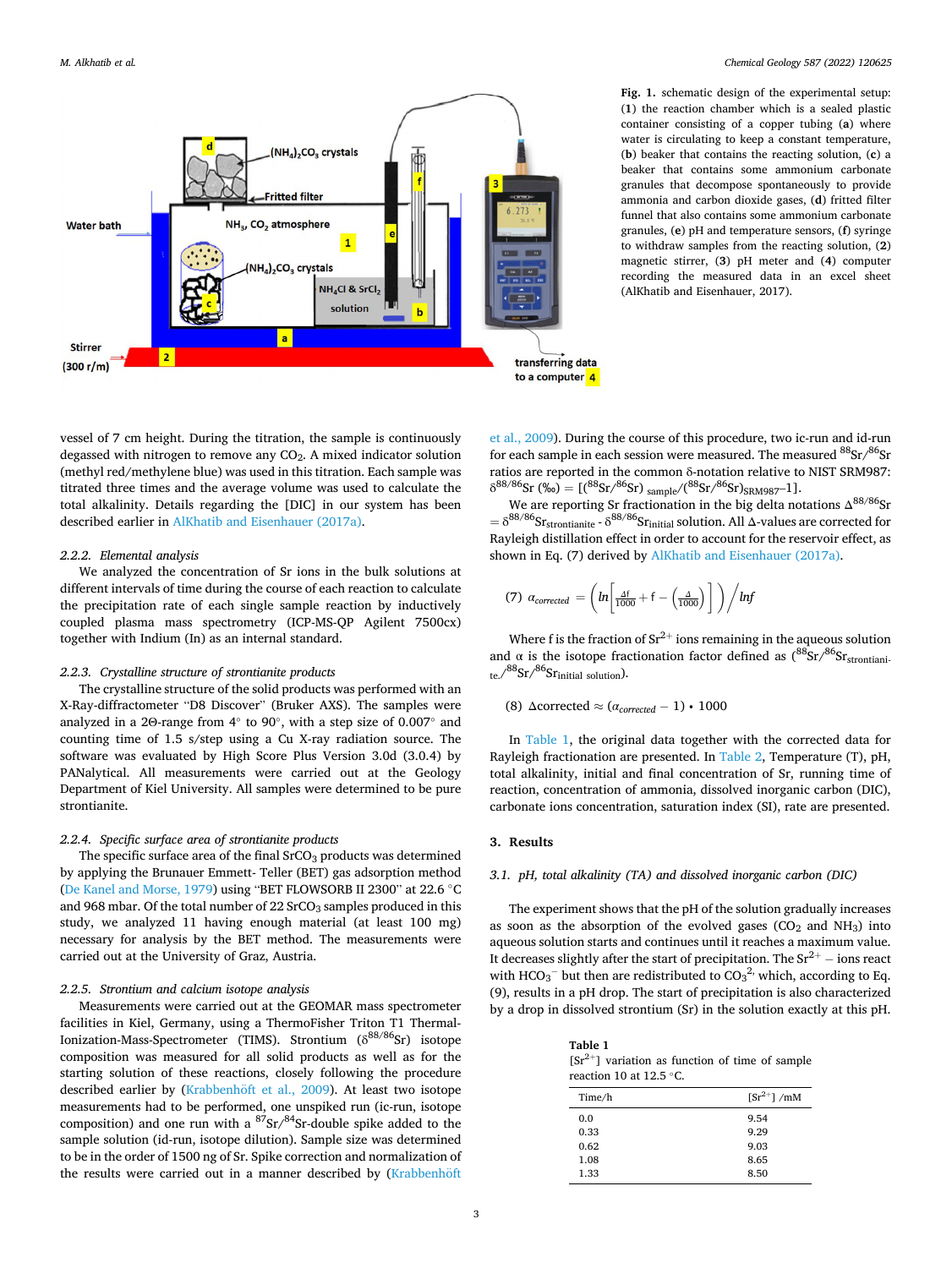<span id="page-3-0"></span>

| Table 2 |                                                                                                                                                                                                                                |  |  |
|---------|--------------------------------------------------------------------------------------------------------------------------------------------------------------------------------------------------------------------------------|--|--|
|         | Temperature (T), pH, total alkalinity, initial and final concentration of Sr, running time of reaction, concentration of ammonia, dissolved inorganic carbon (DIC), carbonate ions concentration, saturation index (SI), rate. |  |  |

|                    | .                                    |       |                                      |                                                |                                              |                                |                |              |                               |                    |                    |             |                                     |              |                                      |                                            |              |
|--------------------|--------------------------------------|-------|--------------------------------------|------------------------------------------------|----------------------------------------------|--------------------------------|----------------|--------------|-------------------------------|--------------------|--------------------|-------------|-------------------------------------|--------------|--------------------------------------|--------------------------------------------|--------------|
| Sample<br>reaction | Temperature<br>$\degree$ C $\pm$ 0.2 | pH    | Total<br>alkalinity<br>$mM \pm 0.02$ | Initial [Sr]<br>concentration<br>$mM \pm 0.01$ | Final [Sr]<br>concentration<br>$mM \pm 0.01$ | Experiment<br>running<br>time/ | [NH<br>3<br>mM | [DICl]<br>mM | <b>[CO</b><br>$3^{2}$ ]<br>mM | SI of<br>SrCO<br>3 | Rate<br>(mM)<br>h) | $\pm(2SEM)$ | $R^*$ ( $\mu$<br>mol/m<br>$^{2}$ h) | log<br>$R^*$ | Uncorrected<br>$\Delta$ 88/86 $Sr\%$ | Corrected<br>$\Delta^{88/86}$ Sr<br>$\%$ o | $\pm$ (2SEM) |
|                    |                                      |       |                                      |                                                |                                              | minutes                        |                |              |                               |                    |                    |             |                                     |              |                                      |                                            |              |
|                    | $\overline{2}$                       | 3     |                                      |                                                |                                              | $7\overline{ }$                |                |              |                               |                    | 12                 | 13          |                                     |              |                                      |                                            |              |
| -1                 |                                      |       |                                      | 5                                              | 6                                            |                                | 8              | 9            | 10                            | 11                 |                    |             | 14                                  | 15           | 16                                   | 17                                         | 18           |
|                    | 25.0                                 | 8.095 | 16.61                                | 9.85                                           | 6.49                                         | 167                            | 15.66          | 0.95         | 0.104                         | 3.291              | 1.21               | 0.29        | 2159                                | 3.33         | $-0.217$                             | $-0.270$                                   | 0.004        |
| 2                  | 25.0                                 | 8.029 | 14.03                                | 19.51                                          | 16.80                                        | 185                            | 13.44          | 0.59         | 0.059                         | 3.342              | 0.88               | 0.32        | 1947                                | 3.29         | $-0.257$                             | $-0.277$                                   | 0.007        |
| 3                  | 25.0                                 | 8.064 | 16.84                                | 9.82                                           | 6.46                                         | 58                             | 14.63          | 2.21         | 0.228                         | 3.631              | 3.48               | 0.84        | 6209                                | 3.79         | $-0.231$                             | $-0.287$                                   | 0.003        |
| $\overline{4}$     | 25.0                                 | 8.109 | 17.29                                | 19.64                                          | 15.29                                        | 239                            | 16.18          | 1.11         | 0.127                         | 3.678              | 1.09               | 0.17        | 1502                                | 3.18         | $-0.232$                             | $-0.263$                                   | 0.004        |
| 5                  | 25.0                                 | 8.002 | 14.26                                | 19.48                                          | 17.30                                        | 39                             | 12.66          | 1.60         | 0.151                         | 3.749              | 3.36               | 0.39        | 9239                                | 3.97         | $-0.275$                             | $-0.291$                                   | 0.008        |
| 6                  | 25.0                                 | 7.919 | 12.13                                | 14.47                                          | 12.39                                        | 40                             | 10.58          | 1.55         | 0.123                         | 3.531              | 3.12               | 0.45        | 8992                                | 3.95         | $-0.257$                             | $-0.277$                                   | 0.003        |
|                    | 25.0                                 | 8.011 | 15.24                                | 9.61                                           | 6.78                                         | 39                             | 12.95          | 2.29         | 0.211                         | 3.588              | 4.39               | 0.19        | 9299                                | 3.97         | $-0.233$                             | $-0.278$                                   | 0.006        |
| 8                  | 25.0                                 | 7.970 | 13.27                                | 19.40                                          | 16.91                                        | 52                             | 11.76          | 1.51         | 0.134                         | 3.696              | 2.90               | 0.57        | 6981                                | 3.84         | $-0.257$                             | $-0.276$                                   | 0.007        |
| 9                  | 12.5                                 | 8.221 | 9.28                                 | 9.54                                           | 8.50                                         | 78                             | 8.64           | 0.64         | 0.051                         | 2.958              | 0.80               | 0.07        | 4611                                | 3.66         | $-0.242$                             | $-0.257$                                   | 0.003        |
| 10                 | 12.5                                 | 7.816 | 4.69                                 | 14.67                                          | 13.22                                        | 60                             | 3.37           | 1.32         | 0.046                         | 3.100              | 1.46               | 0.51        | 6036                                | 3.78         | $-0.244$                             | $-0.258$                                   | 0.003        |
| 11                 | 12.5                                 | 8.050 | 9.32                                 | 10.15                                          | 7.65                                         | 23                             | 5.87           | 3.45         | 0.196                         | 3.570              | 6.48               | 0.22        | 15538                               | 4.19         | $-0.241$                             | $-0.278$                                   | 0.005        |
| 12                 | 12.5                                 | 7.849 | 5.88                                 | 20.24                                          | 18.30                                        | 24                             | 3.65           | 2.23         | 0.086                         | 3.512              | 4.92               | 0.25        | 15202                               | 4.18         | $-0.268$                             | $-0.282$                                   | 0.004        |
| 13                 | 12.5                                 | 8.145 | 9.28                                 | 10.13                                          | 7.28                                         | 96                             | 7.27           | 2.01         | 0.138                         | 3.416              | 1.78               | 0.25        | 3744                                | 3.57         | $-0.249$                             | $-0.295$                                   | 0.004        |
| 14                 | 12.5                                 | 8.060 | 6.84                                 | 20.04                                          | 18.64                                        | 66                             | 5.96           | 0.88         | 0.052                         | 3.289              | 1.28               | 0.34        | 5481                                | 3.74         | $-0.280$                             | $-0.291$                                   | 0.004        |
| 15                 | 37.5                                 | 7.892 | 26.18                                | 10.33                                          | 5.05                                         | 169                            | 22.52          | 3.66         | 0.347                         | 3.857              | 1.87               | 0.11        | 2123                                | 3.33         | $-0.198$                             | $-0.289$                                   | 0.005        |
| 16                 | 37.5                                 | 7.832 | 23.05                                | 20.09                                          | 15.32                                        | 143                            | 19.61          | 3.44         | 0.300                         | 4.083              | 2.00               | 0.05        | 2513                                | 3.40         | $-0.258$                             | $-0.296$                                   | 0.002        |
| 17                 | 37.5                                 | 7.480 | 15.63                                | 10.39                                          | 7.75                                         | 72                             | 8.89           | 6.74         | 0.280                         | 3.767              | 2.20               | 0.07        | 4995                                | 3.70         | $-0.253$                             | $-0.294$                                   | 0.005        |
| 18                 | 37.5                                 | 7.380 | 11.14                                | 20.29                                          | 17.88                                        | 44                             | 7.02           | 4.12         | 0.143                         | 3.765              | 3.25               | 0.08        | 8084                                | 3.91         | $-0.258$                             | $-0.279$                                   | 0.003        |
| 19                 | 37.5                                 | 7.529 | 27.31                                | 15.05                                          | 11.15                                        | 27                             | 10.11          | 17.20        | 0.805                         | 4.386              | 8.79               | 0.67        | 13510                               | 4.13         | $-0.260$                             | $-0.304$                                   | 0.004        |
| 20                 | 37.5                                 | 7.652 | 27.30                                | 15.18                                          | 10.98                                        | 37                             | 13.44          | 13.86        | 0.835                         | 4.406              | 6.80               | 0.54        | 9705                                | 3.99         | $-0.234$                             | $-0.276$                                   | 0.002        |
| 21                 | 37.5                                 | 7.422 | 9.05                                 | 10.95                                          | 8.76                                         | 337                            | 7.67           | 1.38         | 0.051                         | 3.050              | 0.39               | 0.20        | 1067                                | 3.03         | $-0.232$                             | $-0.260$                                   | 0.010        |
| 22                 | 37.5                                 | 7.320 | 6.80                                 | 20.63                                          | 19.04                                        | 222                            | 6.00           | 0.80         | 0.024                         | 2.997              | 0.43               | 0.20        | 1621                                | 3.21         | $-0.255$                             | $-0.265$                                   | 0.002        |

(R), normalized rate to the surface area (R<sup>\*</sup>), log R<sup>\*</sup>,  $\Delta^{88/86}$  Sr (‰) uncorrected and corrected values.

Notes: TA was measured from titrating the final solution with HCl, pH measured at the end of each reaction, initial and final [Sr] measured by ICP-MS, [NH<sub>3</sub>], [DIC], [CO<sub>3</sub><sup>2</sup>] and SI of SrCO<sub>3</sub> were calculated from equa 11, 10, 13 and 15 respectively, For all reactions rate (mM/h) was calculated as explained in the text and fig.2 a. R\* is calculated according to equation 16 in the text. Column 16 shows the measured isotope values of Sr uncorrected for the reservoir effect. **Column 1**7 is the corrected values of columns **16** using equations 7 and 8 in the text.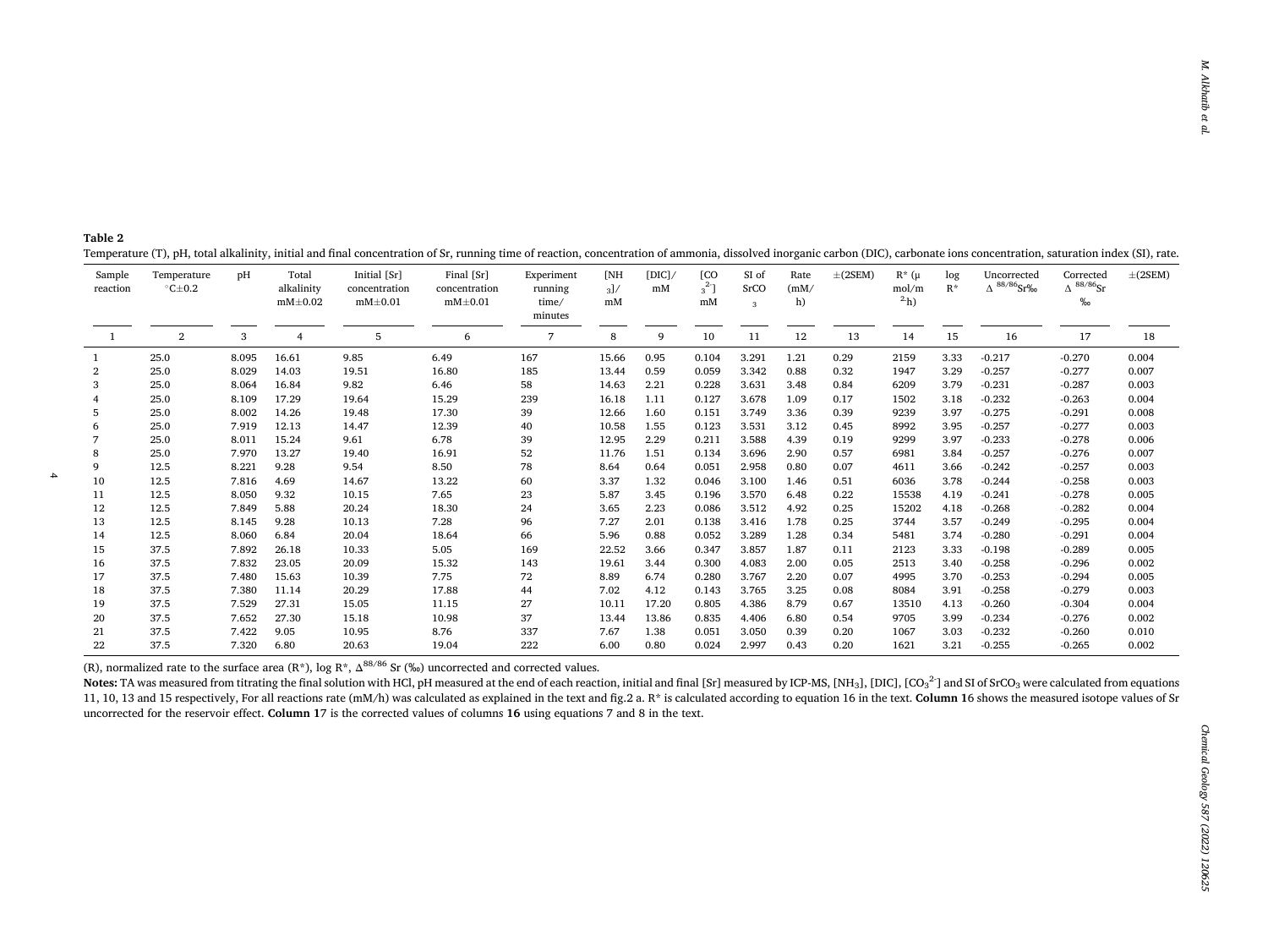(9) 
$$
HCO_3^- + Sr^{2+} \Rightarrow SrCO_{3(S)} + H^+
$$

Throughout the reaction, the pH of the reacting solution (when precipitation starts) remains relatively constant  $(\pm 0.02 \text{ units})$  as does the temperature of all reactions  $(\pm 0.2 \degree C)$ . Total alkalinity (TA) was measured from neutralization titration with 0.002 N HCl at different intervals of time during the course of precipitation for some reactions. We found that TA did not increase more than 10% from the value at the precipitation point to the end of the reaction. We therefore determined TA at the end of all the reactions and adopted this value for further calculations.

$$
(10) TA = [NH3] + [HCO3^-] + 2[CO32^-]
$$

[NH3] in our solutions at different results is calculated following [Lemarchand et al. \(2004\)](#page-6-0):

$$
(11)~[\text{NH}_3]=\tfrac{[\text{CI}]+T\text{A}-2\left[\text{Sr}^{2+}\right]}{\frac{[\text{H}^+]}{\text{K}_a}+1}
$$

where  $[Sr^{2+}]$  is the initial concentration of strontium ions in the solution [Cl<sup>−</sup>] is the concentration of chloride ions, [H<sup>+</sup>] calculated from pH values at the end of each experiment and  $K_a$  (p $K_a$  = -log  $K_a$ ) is the ammonium acid dissociation constant, which is temperature- dependent and can be calculated using Eq. (12), following [AlKhatib and Eisenhauer](#page-6-0)  [\(2017a\).](#page-6-0)

$$
(12)\ pK_a=2651.4/T+0.60
$$

Where T is the temperature in degree Kelvin. The results are summarized in [Table 1](#page-2-0).

### *3.2. Precipitation rate*

Plotting the concentration of Sr ions in the bulk solutions versus time during the course of each reaction allows for the calculation of the precipitation rate of each single sample reaction. As shown in Fig. 2 of randomly selected sample reaction 9, the slope of the linear relationship equals the precipitation rate (0.80 mM/h). From Fig. 3 it can be seen that the determined specific surface areas (S) of strontianite products scatter to a large extent. Given the limited number of points, it is not easy to see the dependence of S on temperature and R.

Hence, it can be assumed that S of all strontianite products is equal to an average value of 1.13  $\pm$  0.27 m<sup>2</sup>/g or equivalent to 166.82  $\pm$  39.86 m $^2$ /mol. The latter value is very close to that of the surface area of SrCO $_3$  $(1.1 \pm 0.1 \text{ m}^2/\text{g})$  produced earlier by [Mavromatis et al. \(2017\).](#page-6-0) From this value, the normalized rate of reaction  $R^*$  ( $\mu$ mol/m<sup>2.</sup>h) is calculated using Eq. (13) ([AlKhatib and Eisenhauer, 2017a](#page-6-0)).

$$
(13) \ \ R^* = \tfrac{\text{initial rate } (mM/h) \ x \ \text{volume of reacting solution } (ml)}{\text{Area of } \mathrm{SrCo_3}(m^2)}
$$

where the value of the numerator equals the initial rate (μmol/h) and the total area of  $SrCO<sub>3</sub>$  in each sample reaction equals the moles of  $SrCO<sub>3</sub>$ produced at the end of each experiment multiplied by the specific surface area of strontianite S. The results are summarized in [Table 1](#page-2-0).

### *3.3. Sr isotope fractionation measurements*

The average  $\delta^{88/86} \rm{Sr}$  value of the initial Sr solution is determined to be  $0.165 \pm 0.002\%$  ( $n = 4$ ) It is similar to the reacting solution used to precipitate SrCO<sub>3</sub> in [Mavromatis et al. \(2017\)](#page-6-0)  $\delta^{88/86}$ Sr 0.154  $\pm$  0.013‰. It can be seen from [Fig. 4](#page-5-0) and [Table 1](#page-2-0) that Sr isotopic composition in strontianite is fractionated with a constant value and that  $\Delta^{88/86}$ Sr values are independent of both precipitation rate and temperature. The average corrected value for the reservoir effect  $\Delta^{88/86}$ Srstrontianite-solution



**Fig. 2. a.** The pH variations of solution versus time of sample reaction 10 at 12.5 ◦C. The saturation point (the point at which precipitation starts) is presented as a red triangle (2.5, 8.221). **b**. Changes of  $Sr^{2+}$ -ion concentration as function of time for arbitrarily selected sample reaction 10 to produce strontianite at 12.5 ◦C. The slope of the linear relationship equals the precipitation rate. (For interpretation of the references to colour in this figure legend, the reader is referred to the web version of this article.)



**Fig. 3.** Specific surface area (S) determined by the BET method (BET  $=$  Brunauer-Emmett-Teller gas adsorption method) of some strontianite precipitates versus precipitation rate (R, mM/h) at different temperatures. The value of S is independent of both temperature and precipitation rate and equal to the average value  $1.13 \pm 0.27$  m<sup>2</sup>/g.

 $= -0.279 \pm 0.005\%$  (2 $\sigma_{\text{mean}}$ ). On the other hand, Mavromatis et al. [\(2017\)](#page-6-0) calculated  $\Delta^{88/86}$ Sr<sub>strontianite-solution</sub> = −0.15‰, depending on the measurement of the instant  $\delta^{88/86}$ Sr<sub>fluid</sub> during the precipitation process of SrCO<sub>3</sub> and suggesting a mechanism of  $Sr^{2+}$  ion exchange between the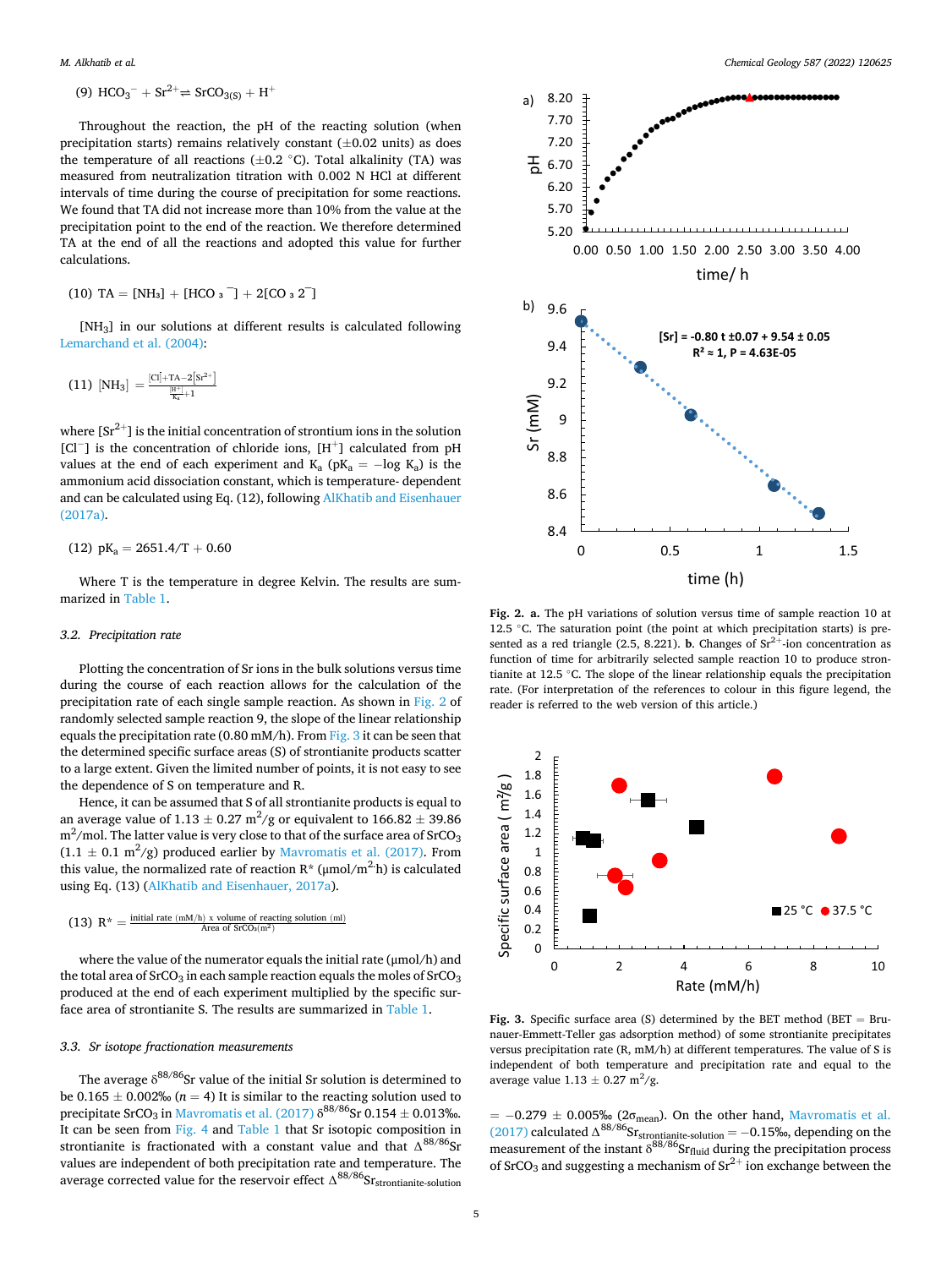<span id="page-5-0"></span>

Fig. 4. This diagram shows all Δ<sup>88/86</sup>Sr<sub>strontianite-aq</sub> values as a function of their corresponding log R<sup>\*</sup>(μmol/m<sup>2</sup>·h) data for all temperatures. It can be seen that ∆88/86Sr‰ values are independent of both precipitation rate and temperature. The average value of  $\Delta^{88/86}$ Sr‰ = -0.279 ± 0.005 (± is 2 $\sigma_{\text{mean}}$ ).

fluid and crystal interior, rather than just with the surface.

#### **4. Discussion**

One of the most important factors affecting trace elements enrichment and isotope fractionation is the competition with other metal ions to be incorporated into CaCO<sub>3</sub>. There is a strong, direct correlation between Sr enrichment in CaCO<sub>3</sub> (calcite and aragonite), described as Sr partitioning coefficient (D<sub>Sr</sub>) and Sr isotope fractionation  $\Delta^{88/86}$ Sr<sub>CaCO3</sub>. solution (Böhm [et al., 2012](#page-6-0); [AlKhatib and Eisenhauer, 2017a and 2017b](#page-6-0)). The surface crystal at any moment of crystal growth will be enriched relatively higher with  $Sr^{2+}$  over  $Ca^{2+}$  ions This depends largely on the dehydration energy of ions. Dehydration energy actually depends on the ionic radii, for Ca<sup>2+</sup> (100 pm) to be 1577 kJ/mol and of  $\text{Sr}^{2+}$  (116 pm) to be 1443 kJ/mol ([Irving and Williams, 1953](#page-6-0); [Rodriguez-Cruz et al.,](#page-6-0)  [1999\)](#page-6-0). Not only will the surface be enriched with  $Sr^{2+}$  ions but also with lighter Sr isotopes [\(Watson, 2004](#page-6-0); Böhm [et al., 2012](#page-6-0)) because lighter Sr isotopes possess more kinetic energy than heavier isotopes to overcome the activation energy of dehydration. Subsequent events that take place during crystal growth are responsible for both Sr enrichment and Sr isotope fractionation. Nevertheless, the relatively larger ratio of  $Sr^{2+}$ ions have been adsorbed at the crystal surface. Nevertheless,  $Ca^{2+}$  ions are preferentially incorporated into  $CaCO<sub>3</sub>$  because the  $Ca<sup>2+</sup>$  ion radius fits perfectly well into the CaCO<sub>3</sub> lattice, in contrast to  $Sr^{2+}$  ion (Blundy [and Wood, 2003](#page-6-0)). This sort of competition between different types of ions will create a difference in the chemical composition between the bulk crystal and surface crystal. The disequilibrium state between bulk crystal and crystal surface will induce diffusion (desorption) of  $Sr^{2+}$  ions back to the near surface region of the growing crystal, aspiring to reach a new equilibrium state [\(Watson, 2004](#page-6-0)).

Of course, the diffused (desorbed)  $Sr^{2+}$  ions will be richer in lighter isotopes, keeping Sr isotope composition in the bulk crystal heavier, but still lighter than the bulk solution. As result, the extent to which Sr desorbed from the surface crystal back to the bulk solution will control both Sr enrichment and Sr isotope fractionation in the final bulk solid. More diffusivity (desorption) will produce  $CaCO<sub>3</sub>$  with less Sr incorporated into it and with less Sr isotope fractionation (less negative  $\Delta^{88/}$  ${}^{86}Sr<sub>CaCO3-solution</sub>$  values).

Diffusivity will stop when  $Sr^{2+}$  ions become entrapped (captured) under the surface crystal and are no longer in contact with the fluid. At very low precipitation rates and at relatively high temperatures, the rate of desorption is relatively high and almost equal to the rate of accumulation (adsorption) of  $Sr^{2+}$  ions (approaching equilibrium). Increasing the precipitation rate will increase the entrapment of more

 $Sr^{2+}$  ion to the surface crystal especially with lighter Sr isotope composition.

Here, diffusivity becomes unable to desorb the entrapped  $Sr^{2+}$  ions efficiently as when the precipitation rate was low, since more  $Sr^{2+}$  ions will be imbedded down the crystal surface and are no longer in contact with the fluid. As a result, more Sr will be incorporated into  $CaCO<sub>3</sub>$  with more isotopic fractionation (more negative  $\Delta^{88/86}$ Sr<sub>CaCO3-solution</sub> values). The effect of decreasing temperature is equivalent to the effect of the increasing precipitation rate. Since a decreasing temperature will reduce the mobility of ions and as result reduce the diffusivity of  $\rm Sr^{2+}$  ions toward aqueous solution, the rate of adsorption will again overcome the rate of desorption of  $Sr^{2+}$  ions. This explanation is in fact consistent with the results of previous work by [AlKhatib and Eisenhauer, 2017a and](#page-6-0)  [2017b\)](#page-6-0) as shown in Fig. 4. As the rate of precipitation increase more lighter Sr isotopes are incorporated into CaCO<sub>3</sub>, corresponding to decreasing  $\Delta^{88/86}$ Sr<sub>CaCO3–aq</sub> values. As temperature increases,  $\Delta^{88/86}$ Sr values become more positive at the same R\*. The difference between calcite and aragonite is that the R\*-  $\Delta^{88/86}$ Sr<sub>calcite-aq</sub> gradients are much steeper for calcite than for aragonite and at the same isotope values, the calcite precipitation rate is higher than that of aragonite.

This difference is attributed to the additional competition of  $Mg^{2+}$ ions that adsorbed largely at the surface crystal, thereby increasing the solubility of crystal, reducing the precipitation rate  $R^*$ , and inducing more diffusivity of  $Sr^{2+}$  ions back to the bulk solution. As result, it decreases the effect of precipitation rate on Sr isotope fractionation.

The properties of aqueous electrolyte solutions depend largely on the interaction of ions with the molecules of the water or to to the extent to which they are hydrated and the ease with which these ions can shed their hydration sphere in the adsorption layer and react with other ions to form solid products. The extent of hydration or the stability of the hydrated ions and the ease of dehydration depends on the chemistry of the solution (ionic strength, types of other ions present of the aqueous solution, the presence of other molecular species that can form complexes with metal ions as ammonia, for example), temperature, and the size and the charge of the metal cation.

hThese interactions (hydration, dehydration and the ability to form molecular complexes with metal cations) are extremely important for the equilibrium properties of solutions (e.g. vapor pressure and boiling point), properties that are known as kinetic properties (viscosity, electrical conductivity, mobility and their diffusion coefficient of ions) ([Atkins and De Paulla, 2006](#page-6-0)) and for the isotope fractionation of different atoms during the precipitation from aqueous solutions. Since  $Ca^{2+}$  ion (radius 100 pm) is smaller than other alkaline earth elements,  $Sr^{2+}$  (116 pm) and Ba<sup>2+</sup> (136 pm), its dehydration energy is relatively large, 1577 kJ/mol, and the fraction of lighter Ca isotopes which possess enough kinetic energy to overcome aqua complex and is able to react to form CaCO<sub>3</sub> is largely dependent on precipitation rate and temperature. Ca isotope fraction is not only dependent on rate and temperature but also on the chemistry of the aqueous solution. This was responsible for the discrepancy of the dependency of Ca isotope fractionation on precipitation rate between different experimental results in the literature ([Lemarchand et al., 2004](#page-6-0); [Tang et al., 2008b; AlKhatib and Eisenhauer,](#page-6-0)  [2017a, 2017b\)](#page-6-0).

This discrepancy is attributed to the ability of forming relatively stable Ca<sup>2+</sup>-NH<sub>3</sub> complex versus Ca<sup>2+</sup>-H<sub>2</sub>O aqua complex depending on the composition of the aqueous solution and the temperature of the reaction [\(AlKhatib and Eisenhauer, 2017a, 2017b\)](#page-6-0). In contrast to Sr and Ca in CaCO<sub>3</sub>, Sr in strontianite is fractionated at a constant value independent of temperature and rate R\* and we expect that this result is due to the absence of the two main factors which are responsible for isotope fractionation. The first is the absence of the competition with other metal cation ( $Ca^{2+}$  and Mg<sup>2+</sup>) to precipitate in strontianite pure crystals. The surface crystal and the bulk crystal always have the same chemical composition and are in equilibrium with each other. As result, we expect a very limited chemical desorption (breaking of ionic bonds of  $\text{Sr}^{2+}$  ions at the surface crystal).